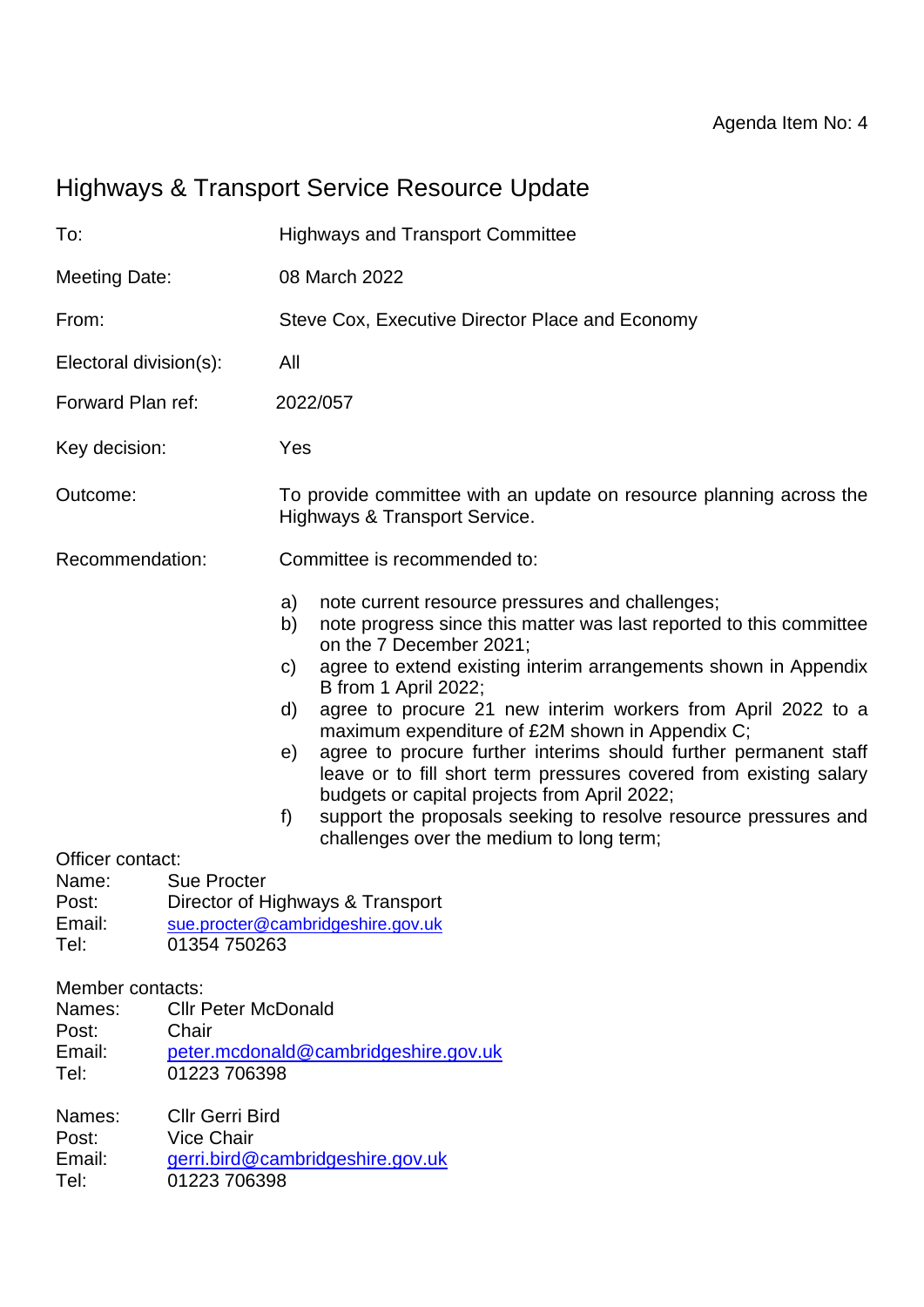# 1. Background

- 1.1 Cambridgeshire County Council recognises the importance of its highway infrastructure which includes 4,500km of highway with an asset value of £12 Billion. The Council also recognises how an effectively developed, maintained and managed network contributes to the achievement of the Council's corporate goals.
- 1.2 Following the Place and Economy restructure during the Summer 2021, and a subsequent senior leadership recruitment campaign, the service operates under the leadership of the Director of Highways and Transport who took up the role in November 2021, over three service areas headed up by three Assistant Directors for Transport Strategy and Network Management, Highway Maintenance and Project Delivery.
- 1.3 The three service areas are structured with 250 establishment posts in total, with a current vacancy rate of 25%. Due to the high number of vacancies, and the drive to continue to deliver Council priorities, the service has been reliant on an increasing number interim and consultant workers, either secured through recruitment agencies or frameworks that are available to the Council. At this current time the number of interim workers are:
	- Transport Strategy and Network Management four number
	- Highway Maintenance two number
	- Project Delivery 23 number

Note: The Project Delivery Service includes the Local Highway Improvements Team and emerging Consents Team, detailed later in the report.

1.4 Project Delivery, which is currently managing approximately 40 major infrastructure projects valued in the region of £170M, has a particular high reliance on interim and consultancy services, including the Interim Assistant Director role. Whilst this is not an ideal situation and efforts are being made to recruit permanent staff replacements, these interim arrangements have contributed to the significant improvement of performance across Project Delivery, as reported to the December 2021 committee.

# 2. Main Issues

- 2.1 Due to a skills shortage across the industry, it is becoming increasingly challenging to recruit permanent staff at every level, including qualified engineers and project managers. Research has concluded this challenge is being reflected nationally including at neighbouring councils.
- 2.2 The problem has been exacerbated by in recent times by Brexit, a buoyant housing market and a significant number of large scale infrastructure projects, including those promoted by government including HS2, which have been absorbing talent and building pressure in the industry. Although there are challenges across the sector, there is particular pressure in qualified civil engineers, and staff associated with Project Management for major infrastructure projects.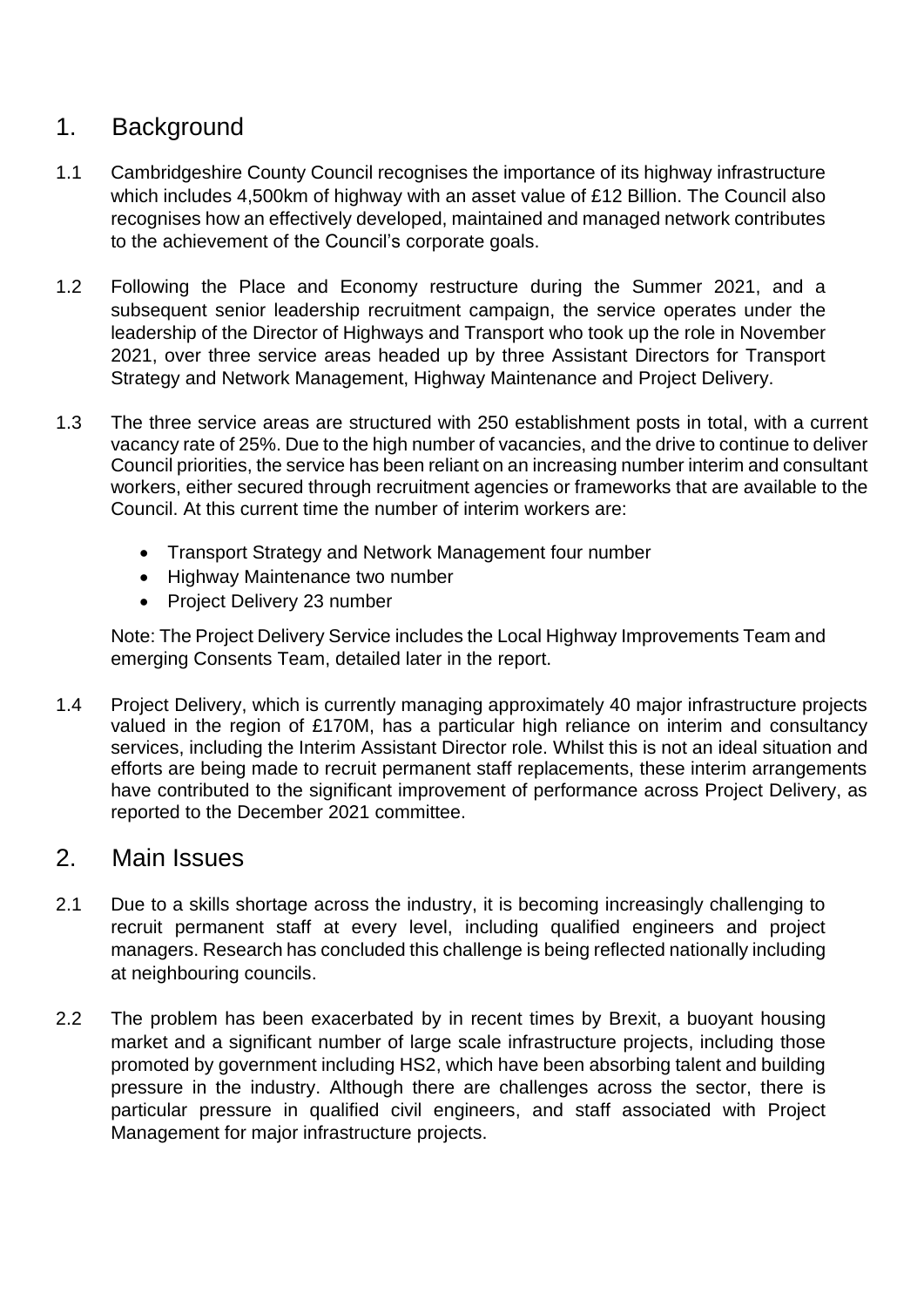2.3 Interim workers and consultancy staff in general demand higher rates of pay than permanent staff, but without the benefits that permanent employees receive, for example, sick pay, annual leave allowance and pension contributions. The Council can also terminate contracts with interims usually at one week notice period, providing greater flexibility to react to changing project demands and react to any performance matters. During 2021/22 the Council has terminated contracts with nine interim workers in relation to demand and performance issues, with current interim workers retained operating at a high standard.

#### **Progress**

- 2.4 The Project Delivery service ran a recruitment campaign from November 2021. The campaign included nine roles seeking up to 25 new staff, intended to reduce the high reliance on interim workers and consultants. Despite the campaign being open for four weeks, targeting national engineering publications, local media as well as digital and social media. 20 applications met the criteria for interview, of which 13 worked for the Council, and seven were external candidates. Three of the external candidates withdrew from the process, resulting in only four external candidates being interviewed. Following interviews in January 2022 nine candidates were appointed that already worked within Project Delivery or the wider Highways and Transport Service. Three external candidates were appointed from the four interviewed, all of which had existing relationships with the Council. Although the external response was disappointing, the internal appointments will support development and progression of existing staff, something the service very much promotes. The outcome of this campaign, further demonstrates the challenges Councils are facing to recruit into this sector.
- 2.5 Following the appointment of the Assistant Director Transport Strategy and Network Management, a restructuring was undertaken including significant changes to the Road Safety Team in late 2021, this included the creation of an Active Travel Strategy Officer. In February 2022 the confirmed new structure resulted in six vacancies, which are subject to a recruitment campaign that is currently underway. This is a different market to the recent campaign undertaken by Project Delivery, so the Council is hopeful of a more positive outcome.
- 2.6 In addition to these major campaigns, there have recently been some smaller recruitment campaigns undertaken including the recruitment of Programme Managers and Programme Project Officers to support the roll out of the Power IT project management system across all of the Highways and Transport Service, and the recruitment of an Administration Assistant within the Business Support Team. The recruitment of the Assistant Director Project Development role is currently underway with final interviews scheduled for mid-March 2022.
- 2.7 During this same period from early December 2021 to mid-February 2022 seven number permanent staff left the Highways and Transport service, or are working their notice period to leave. The reasons the seven staff left the service included retirement and new opportunities, which have resulted in a net decrease in permanent staff, despite the recruitment campaigns over this period. For this reason the reliance on interim and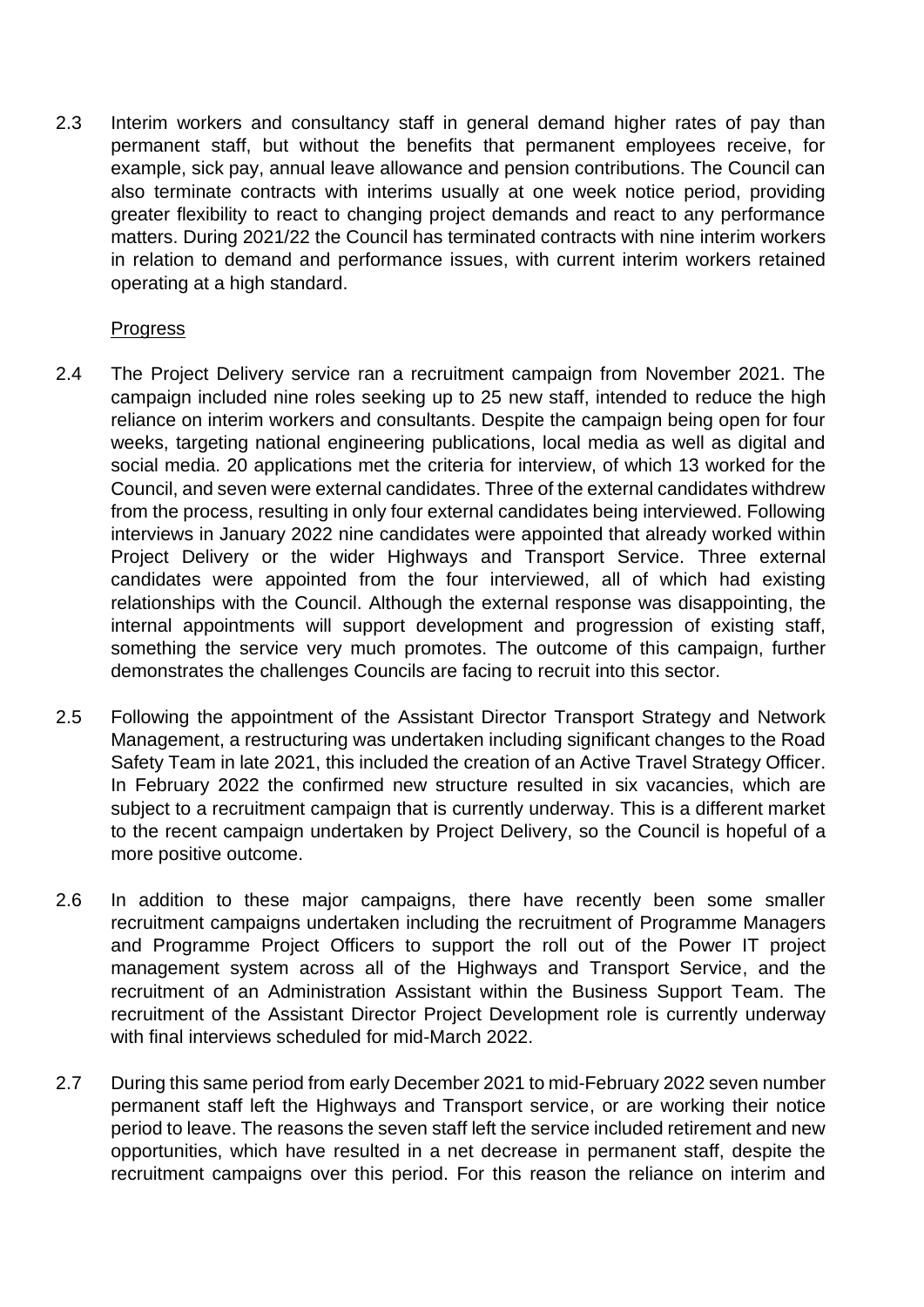consultancy support across the Highways and Transport service has not been reduced, but increased and re-allocated within the Highways and Transport service.

2.8 The newly appointed Assistant Director of Highway Maintenance, has been familiarising himself with the service since taking up the role in late November 2021. As with Project Delivery and Transport Strategy and Network Management, it has been concluded that the Highway Maintenance service will benefit from a review of service delivery, processes and the staffing structure to align with the recently restructuring of Project Delivery and Transport Strategy and Network Management services, ensure efficient delivery of the Council's priorities. This will include the assessment and procurement of appropriate technologies to improve efficiencies and further relieve pressures on staff resources, including pressures from the demanding consents programme. It is proposed that progress on this service development process will be discussed and reported through the Highways Improvement Board.

#### Consents Team:

- 2.9 The Council, working in partnership with Greater Cambridge Partnership and Cambridgeshire and Peterborough Combined Authority, has funded a core Consents Team within the Council from September 2021 to end March 2022. To date this new team sitting within Project Delivery, has delivered the following benefits:
	- Programmed consent and Nationally Significant Infrastructure Projects (NSIP's) impacts for resources and key risks over short to medium term;
	- Established a Programme Board since October 2021 reporting into Highways and Transport and the Planning Assistant Directors;
	- Developed a cost recovery model with the Corporate Finance team;
	- Negotiating Planning Performance Agreements (PPA's) with various scheme promoters
	- Project managed current Development Consent Orders (DCO's) regarding Public Examination, PPA's, consultation, legal agreements and stakeholder engagement
	- Engaged with District Council's to ensure a joined up approach including for the A428 DCO, and negotiated cost recovery for some services provided by the Council;
	- Engaged nationally including the Planning Inspectorate NSIP Reform Initiative, to raise the profile and resource demands on local authorities relating to consents;
	- Engaged with Members via committee and a Consents Members Working Group from February 2022;

A high-level programme of consents for Cambridgeshire is provided in Appendix A.

2.10 Regarding the Planning Inspectors NSIP Reform Initiative, initial findings from December 2021 report state "*Local Authorities are rarely set up to be able to respond effectively to a DCO application prior to its inception and therefore officers are often pulled in to respond to a DCO on top of their 'day job'. Whilst this may be manageable*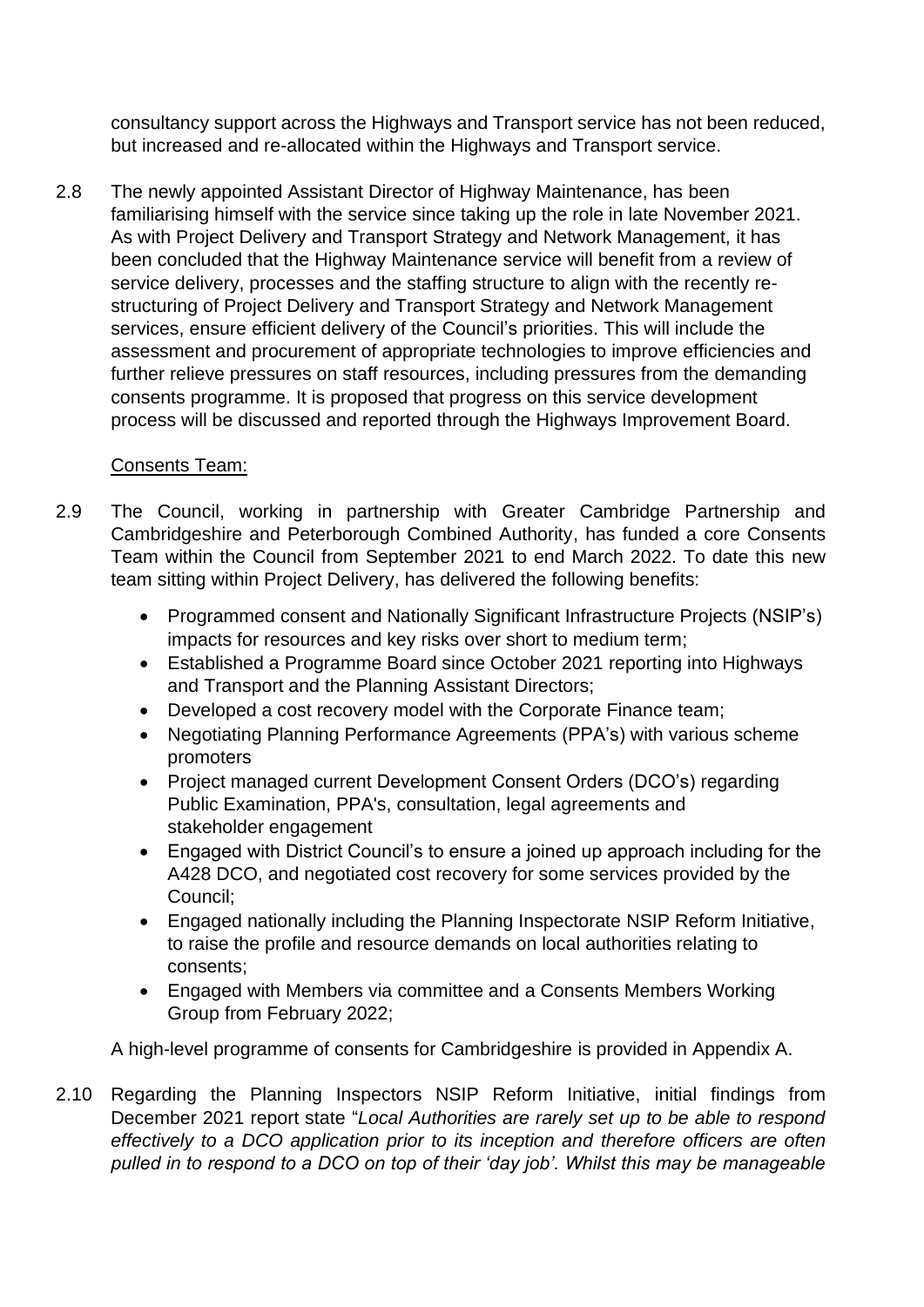*for a single NSIP there are increasing numbers of local authorities expecting multiple, overlapping NSIPs with as many as ten at one time being quoted. In these instances, Local Authorities need to be confident that they will be resourced properly and have more certainty about recovering the cost of their input*." The Council is actively participating in this reform programme, and is seen as emerging best practice in terms of how the Council is pro-actively dealing with the consents programme in Cambridgeshire. Several authorities have contacted the Council, regarding the core consents team as an example of best practice, despite the team only being in operation since September 2021.

#### Next steps

- 2.11 A second attempt to recruit permanently into the Assistant Director Project Delivery post is underway supported by an external recruitment agency, who will actively encourage suitable candidates to apply for the role.
- 2.12 An in-depth review of the Highways Maintenance service in underway and will include engagement with Members, stakeholders and a staff consultation process to ensure that knowledge and experience of the service is taken in to account during this process. Progress will be discussed and reported through the Highway Improvement Board. It is anticipated that a new structure would be in place by Autumn 2022.
- 2.13 Following embedding of the new roles and resources in the Project Delivery service during March and April 2022, a subsequent recruitment campaign will be undertaken, seeking to replace any remaining sustainable posts, currently filled by interim and consultancy resources. This requires some forward planning of projects, to ensure the roles will be required on a medium to long term basis. Where there are short term pressures, and projects being completed in 2022, consideration will be given to retaining interim and consultancy services to close out these projects.
- 2.14 The Council will progress negotiations with the with Greater Cambridge Partnership and Cambridgeshire and Peterborough Combined Authority regarding funding the core Consents Team to 2024/25, enabling a more sustainable team to be formed to manage the consents programme for the medium term.
- 2.15 Existing interim and consultancy arrangements will be reviewed across the Highways and Transport service, and where necessary this will be extended, refined and increased from the 1 April 2022, to ensure service delivery can be maintained for the short term. This will include reliance of interims for Project Delivery, the core Consents Team including Project Managers and the Local Highways Improvements Team until such services are replaced by permanent staff recruited by the Council.
- 2.16 Historically many interim workers were appointed by a Direct Award through existing contracts and frameworks, which although is contractually complaint is not fully compliant with the Council's current Procurement Rules. These interim roles are listed in Appendix B. These interim workers are covered by an internal waiver exemption that was put in place for expediency and to ensure service delivery, which expire at the end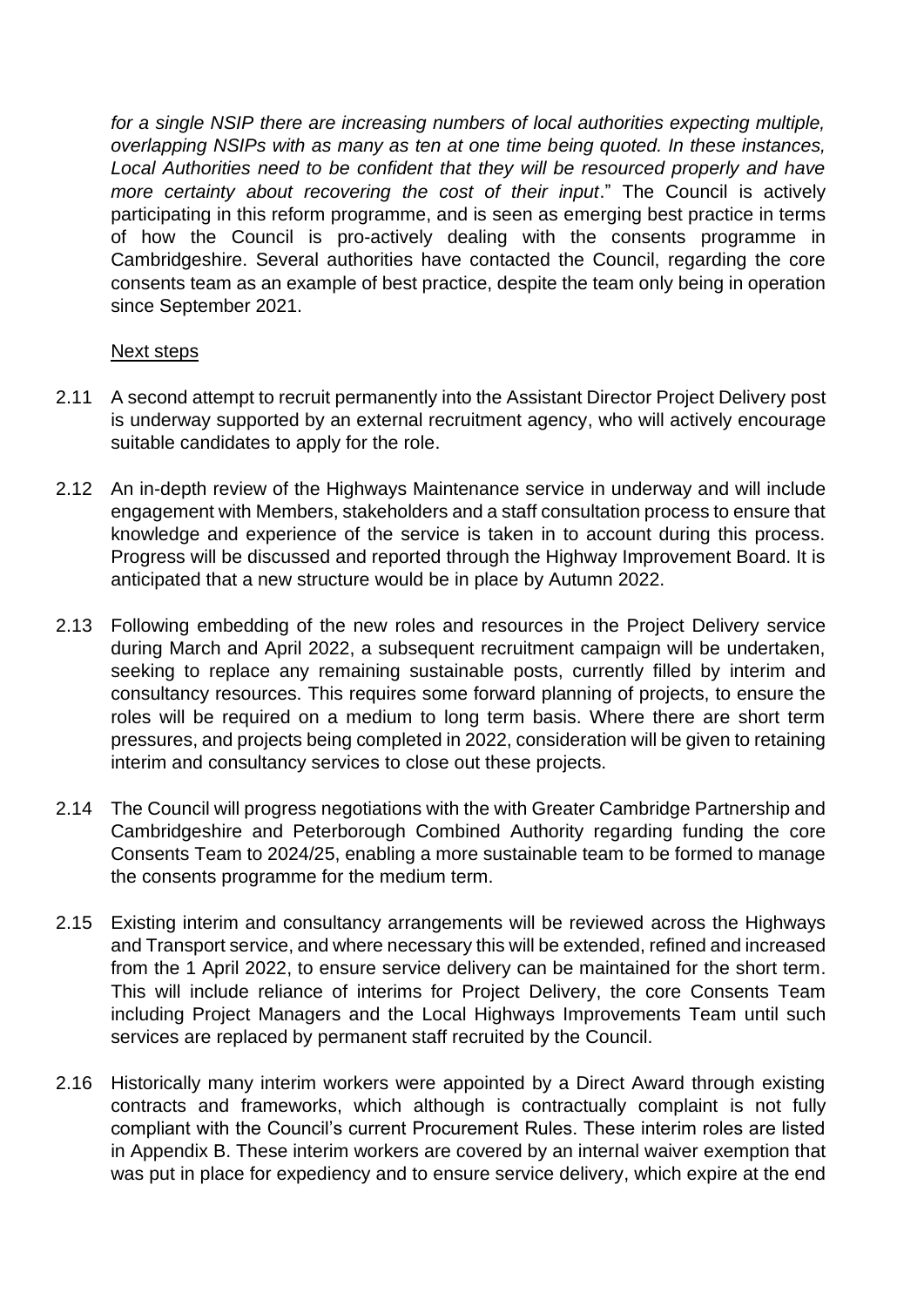of March 2022. Due to the ongoing pressures, it is proposed to extend these waivers from 1 April 2022 to enable these interim workers to continue delivering their services to the Council, until they are replaced. Since September 2021 any new interim workers have been procured by a fully compliant Procurement Process, and the new process is now being established across the Highways & Transport service for the appointment of interim workers working closely with the Council's Procurement Team.

- 2.17 There are also some emerging pressures within the Highways Contract and Commissioning Team and the Highways Asset Management Team which will require some additional interim worker support for the short term. In addition to these identified pressures, there may be further demand on interim workers during the short term, depending on the outcome of the current recruitment campaign into the vacant Road Safety and Active Travel roles and within the Highways Development Management Team which has a very high workload. Further interim worker demand may result within the Highway Maintenance service generally should more Council staff leave, prior to the new structure being approved in Autumn 2022, and the subsequent recruitment campaign. All interim arrangements will be funded from existing vacancies, cost recovered with partners or charged to capital projects as far as possible, and where such costs have been factored into current cost forecasting for projects.
- 2.18 Several attempts have been made to fill the interim roles using Opus, the Council's partially owned recruitment agency, however due to the specialist nature of the technical roles this has been unsuccessful. The Central Procurement Team is now supporting the procurement of 21 vacant roles via an alternative recruitment agency. The procurement will take place using framework agreements with the final decision on which yet to be made. The maximum expenditure on these roles, over a 12-month period, is approximately £2M. Approval is therefore being sought to award a contract with an alternative recruitment agency and framework to fill the interim posts from April 2022. The roles being sought currently are shown in Appendix C.
- 2.19 Appendix B and C show the current position, however if the Council loose more permanent staff, or are unable to recruit on a permanent basis, this will increase the current demands for interim workers in the year 2022/23, and the Council will need to reply on increased interim workers to ensure service delivery for the short term in addition to the requirements set out.
- 2.20 The service recognises the challenges to permanently recruit and retain staff, which have been evidenced within this report. In addition to the proposals within the report, to respond to this pressure the service will:
	- Engage with professional networks, associates, recruitment experts and other Councils, seeking innovative ways to recruit aspiring beyond conventional recruitment;
	- Ensure existing staff are supported and developed, including upskilling through work-based learning, sponsored academic learning and where appropriate aligned with development programmes with professional institutions including the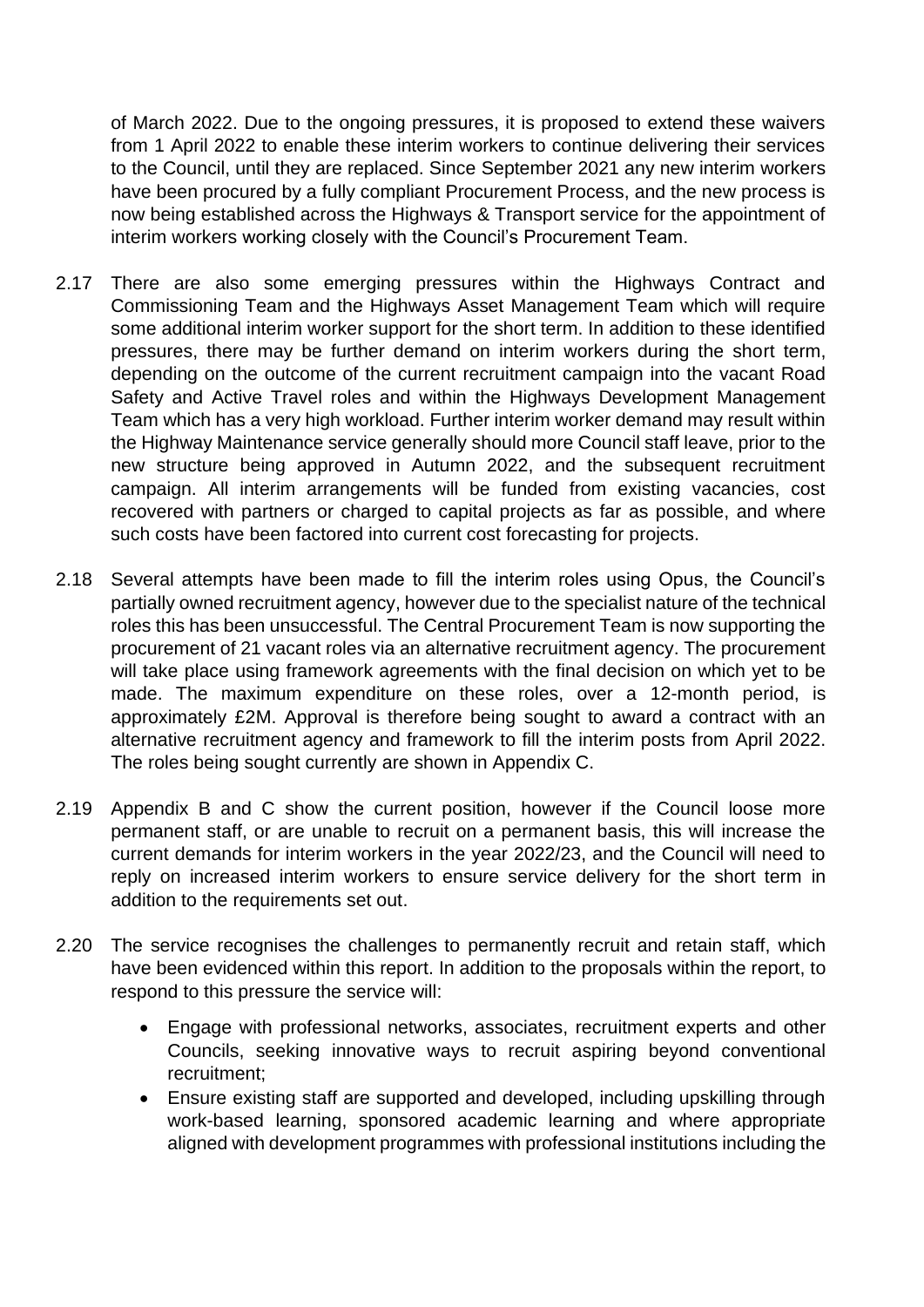Charted Institution of Highways and Transportation and Institution of Civil Engineers;

- Develop a "Grow our Own" programme within the service aligned with the Council's apprenticeship programme, where the Council seek to create posts to recruit applicants who show potential to develop, such as local school and college leavers, graduates, mature students and those seeking a change in career. Using the Apprenticeship Levy, develop them through on-the-job training and off-the job formal learning to gain a nationally recognised qualification, targeted to meet areas of challenge within the service;
- Recognise that for certain programmes or periods of time there will be a requirement to operate a mixed economy workforce, bringing in consultant and interim workers and specialist support when required.

# 3. Alignment with corporate priorities

3.1 Communities at the heart of everything we do

Development and maintenance of the highway network, and associated infrastructure, improves links and travel between communities.

3.2 A good quality of life for everyone

Provision, development and maintenance of infrastructure, including the highway network allows residents and visitors to move around the county freely, supporting the economy and access to services including recreation and leisure. Additionally, it encourages healthy journeys including those by public transport and non-motorised use, such as walking, cycling and equestrian.

3.3 Helping our children learn, develop and live life to the full

Provision, development and maintenance of infrastructure, including the highway network helps children to access schools and leisure services. It also promotes non-motorised users including cycling and walking with the accompanying health benefits. The Council will develop training programmes at from school leaver entry to graduates, that will encourage Cambridgeshire's children to seek careers in the Highways and Transport sector.

3.4 Cambridgeshire: a well-connected, safe, clean, green environment

Provision, development and maintenance of infrastructure, including the highway network allows residents and visitors to move around the county freely, supporting the economy and access to services. Additionally, it encourages healthy journeys including those by public transport and non-motorised use, such as walking and cycling reducing carbon emissions and use of the motor vehicle.

3.5 Protecting and caring for those who need us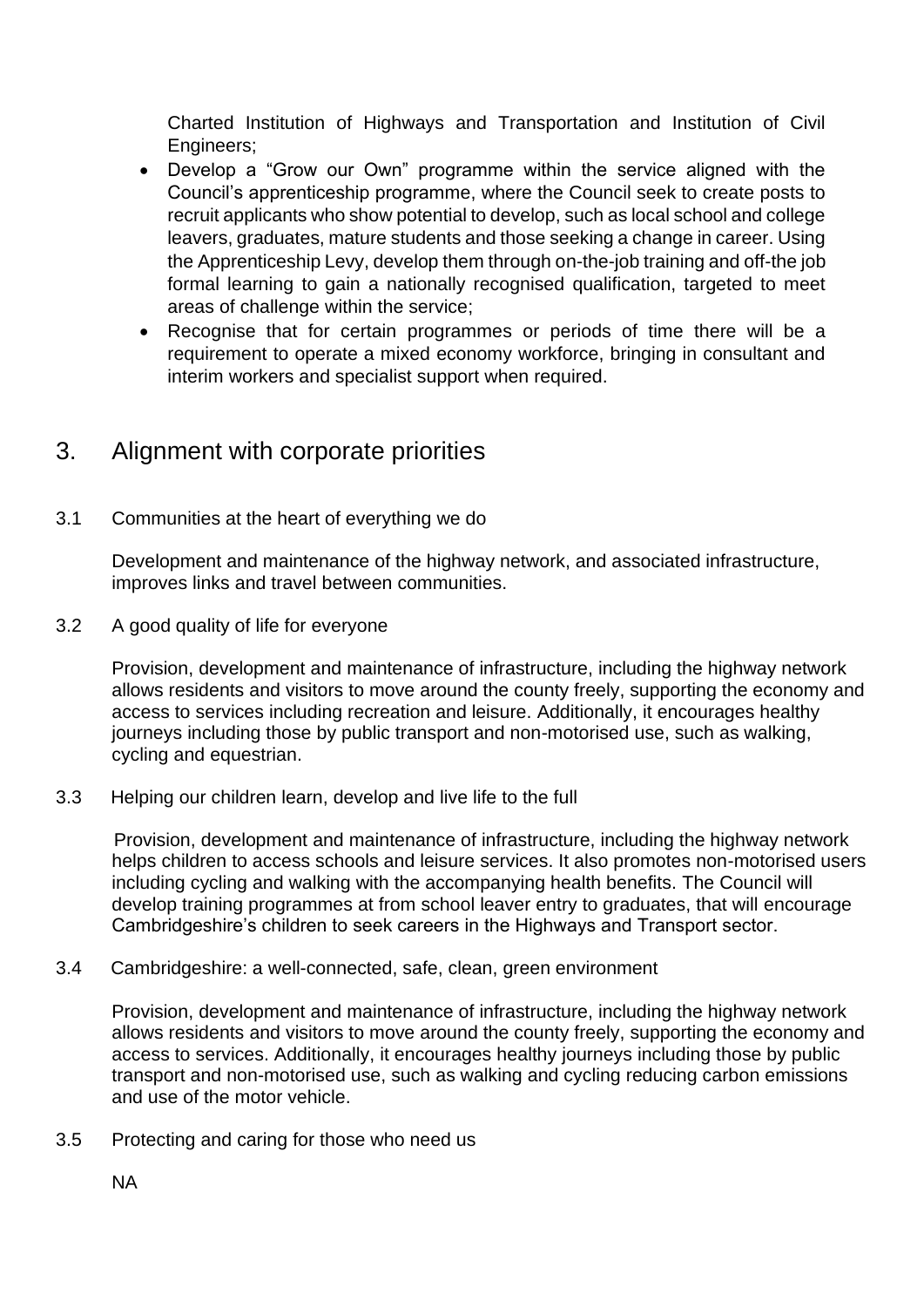#### **4. SIGNIFICANT IMPLICATIONS**

#### **4.1 Resource Implications**

The intention is to recruit permanently into all vacant sustainable roles, supported by some use of interim workers, experts and consultancy services. Where this is not possible, service delivery will be maintained by interim, expert and consultancy services.

#### **4.2 Procurement/Contractual/Council Contract Procedure Rules Implications**

Recruitment will be undertaken aligned with the Council's recruitment policy. Appointment of interim workers and consultancy services will be undertaken compliant with rules and policy, and/or compliant with framework and contractual requirements.

#### **4.3 Statutory, Legal and Risk Implications**

There are no significant implications within this category

#### **4.4 Equality and Diversity Implications**

Recruitment of permanent staff or interim workers will be compliant with Council policy. The development programmes mentioned in the report will target making the service's workforce more diverse and reflective of the County of Cambridgeshire.

#### **4.5 Engagement and Communications Implications**

NA

#### **4.6 Localism and Local Member Involvement**

NA

#### **4.7 Public Health Implications**

NA

#### **4.8 Environment and Climate Change Implications on Priority Areas**

This is not a key decision, nor are there any significant implications within this category

**Have the resource implications been cleared by Finance?** Yes Name of Financial Officer: Sarah Heywood

**Have the procurement/contractual/ Council Contract Procedure Rules implications been cleared by the LGSS Head of Procurement?** Yes Name of Officer: Clare Ellis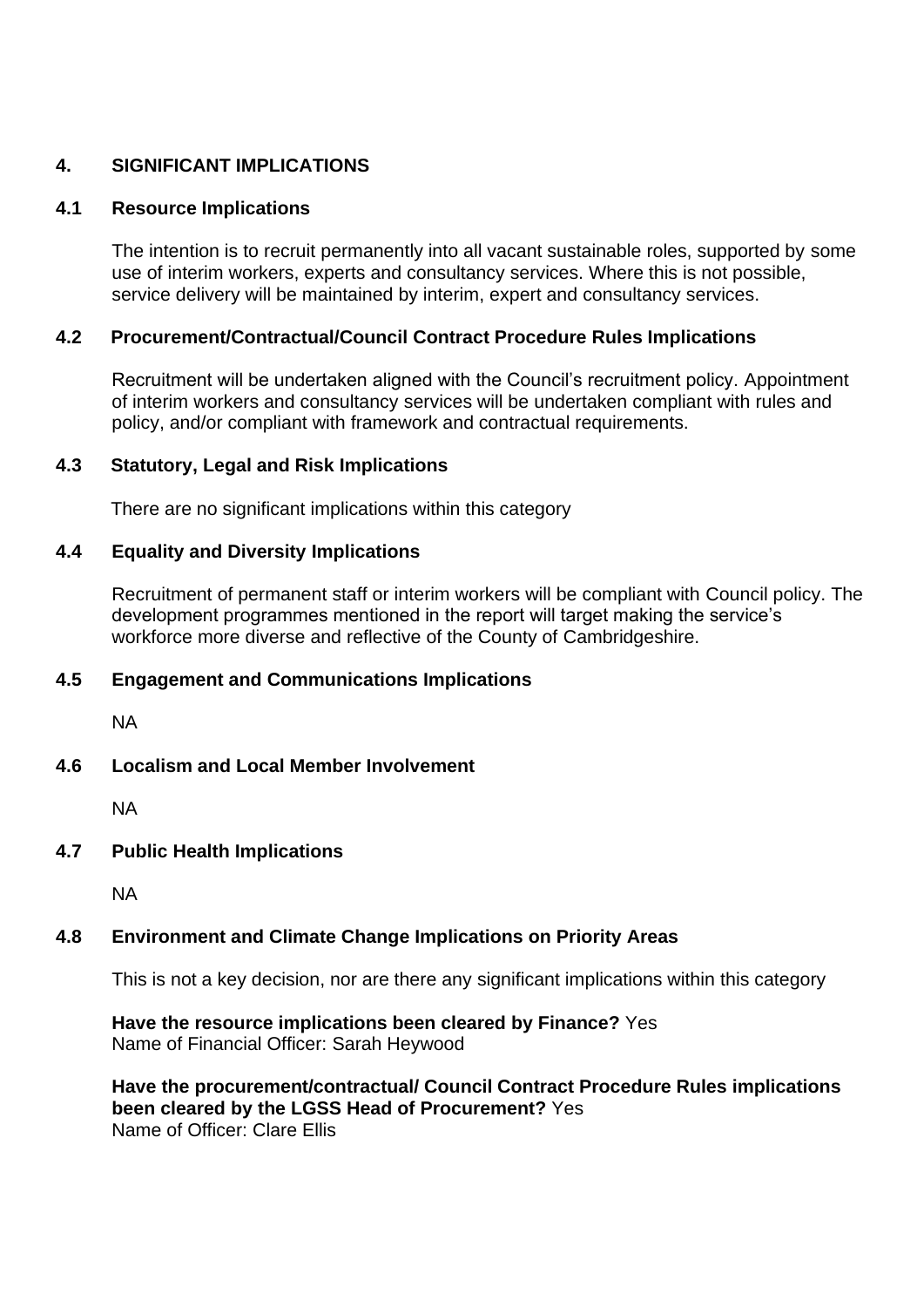**Has the impact on statutory, legal and risk implications been cleared by the Council's Monitoring Officer or LGSS Law?** Yes Name of Legal Officer: Fiona McMillan

**Have the equality and diversity implications been cleared by your Service Contact?** Yes Name of Officer: Elsa Evans

**Have any engagement and communication implications been cleared by Communications?** Yes Name of Officer: Sarah Silk

**Have any localism and Local Member involvement issues been cleared by your Service Contact?** Yes Name of Officer: Sue Procter

**Have any Public Health implications been cleared by Public Health** Yes Name of Officer: Ian Green

**If a Key decision, have any Environment and Climate Change implications been cleared by the Climate Change Officer?** Yes Name of Officer: Emily Bolton

## 5. Source documents guidance

5.1 None

#### **APPENDIX A: The Consents High Level Programme**

|                | Progressed to 14/1/22<br><b>CCC Consents Schedule</b> |                                                                             |                       |                    |                               |              |  |  |  |          |  |  |  |  |  |  |     |
|----------------|-------------------------------------------------------|-----------------------------------------------------------------------------|-----------------------|--------------------|-------------------------------|--------------|--|--|--|----------|--|--|--|--|--|--|-----|
| ID             | %<br>Com                                              | <b>Task Name</b>                                                            | <b>Deliverer</b> Lead |                    | Dur                           | <b>Start</b> |  |  |  |          |  |  |  |  |  |  | 202 |
| $\blacksquare$ | 17%                                                   | <b>CCC Consents Programme</b>                                               |                       |                    | 74 days?                      | 01/02/21     |  |  |  |          |  |  |  |  |  |  |     |
|                | $2 - 0\%$                                             | <b>Committee dates</b>                                                      |                       |                    | 311 days                      | 13/09/21     |  |  |  |          |  |  |  |  |  |  |     |
|                | 31 0%                                                 | <b>Environment and Green Investment Committee dates</b>                     |                       |                    | 116 days                      | 20/01/22     |  |  |  |          |  |  |  |  |  |  |     |
|                | 36 0%                                                 | <b>Consents Memebers Steering Group</b>                                     |                       |                    | 0 days                        | 10/02/22     |  |  |  | 10/02/22 |  |  |  |  |  |  |     |
| 38             | 17%                                                   | <b>Consents</b>                                                             |                       |                    | 74 days?                      | 01/02/21     |  |  |  |          |  |  |  |  |  |  |     |
|                | 39 61%                                                | <b>A428 Black Cat to Caxton Gibbet DCO</b>                                  | <b>NH</b>             | <b>GB</b>          | 39 days?                      | 01/02/21     |  |  |  |          |  |  |  |  |  |  |     |
|                | 178 12%                                               | <b>East West Rail DCO</b>                                                   | <b>EWR</b>            | <b>GB</b>          | 686 days                      | 04/10/21     |  |  |  |          |  |  |  |  |  |  |     |
|                | 228 64%                                               | Cambridge South Staion (Cambridge South Infrastructure Enhacement CSIE) TWA | <b>NR</b>             | <b>GB</b>          | 307 days                      | 18/06/21     |  |  |  |          |  |  |  |  |  |  |     |
| 253            | 14%                                                   | <b>Ely Capacity Enhancement TWA</b>                                         | <b>NR</b>             | <b>GB</b>          | 703 days                      | 12/08/21     |  |  |  |          |  |  |  |  |  |  |     |
| 302 2%         |                                                       | C3R Cambridge Re-signalling, Relock & Recontrol TWA                         | <b>NR</b>             | <b>GB</b>          | 451 days                      | 06/09/21     |  |  |  |          |  |  |  |  |  |  |     |
|                | 327 21%                                               | <b>Cambridge South East (CSET) TWA</b>                                      | <b>GCP</b>            | Jane O             | 427 days                      | 06/09/21     |  |  |  |          |  |  |  |  |  |  |     |
| 367 0%         |                                                       | <b>Cambridge to Cambourne TWA</b>                                           | <b>GCP</b>            | <b>Jo Baker</b>    | 744 days                      | 06/09/21     |  |  |  |          |  |  |  |  |  |  |     |
| 414 0%         |                                                       | <b>Cambridge to Waterbeach TWA</b>                                          | <b>GCP</b>            |                    | Paul van de642 days           | 06/06/22     |  |  |  |          |  |  |  |  |  |  |     |
| 461 0%         |                                                       | <b>Eastern Access TWA</b>                                                   | <b>GCP</b>            | Jo Baker 644 days  |                               | 28/02/22     |  |  |  |          |  |  |  |  |  |  |     |
|                | 509 19%                                               | <b>MVV Energy from Waste DCO</b>                                            | <b>MVV</b>            |                    | Rachel Jon522 days            | 02/08/21     |  |  |  |          |  |  |  |  |  |  |     |
|                |                                                       |                                                                             |                       |                    |                               | 05/07/21     |  |  |  |          |  |  |  |  |  |  |     |
|                | 578 10%                                               | <b>Anglian RWWTW DCO</b>                                                    | <b>AW</b>             |                    | <b>David Carfc648 days</b>    |              |  |  |  |          |  |  |  |  |  |  |     |
|                | 656 23%                                               | <b>Sunnica Solar Farm DCO</b>                                               | Sun                   |                    | <b>David Carfc489 days</b>    | 05/07/21     |  |  |  |          |  |  |  |  |  |  |     |
|                | 716 47%                                               | A47 North Tuddenham to Eastern DCO                                          | <b>NH</b>             |                    | Jeremy Sm <sub>271</sub> days | 12/08/21     |  |  |  |          |  |  |  |  |  |  |     |
|                | 752 38%                                               | <b>A47 Wansford to Sutton DCO</b>                                           | <b>NH</b>             | Jeremy Sm 405 days |                               | 05/07/21     |  |  |  |          |  |  |  |  |  |  |     |
| 771 0%         |                                                       | <b>A10 Dualling DCO</b>                                                     |                       |                    | Jeremy Smi 15 days            | 06/09/21     |  |  |  |          |  |  |  |  |  |  |     |
| 772 0%         |                                                       | <b>OxCam Arc</b>                                                            |                       |                    | Emma Fitci300 days            | 12/10/21     |  |  |  |          |  |  |  |  |  |  |     |